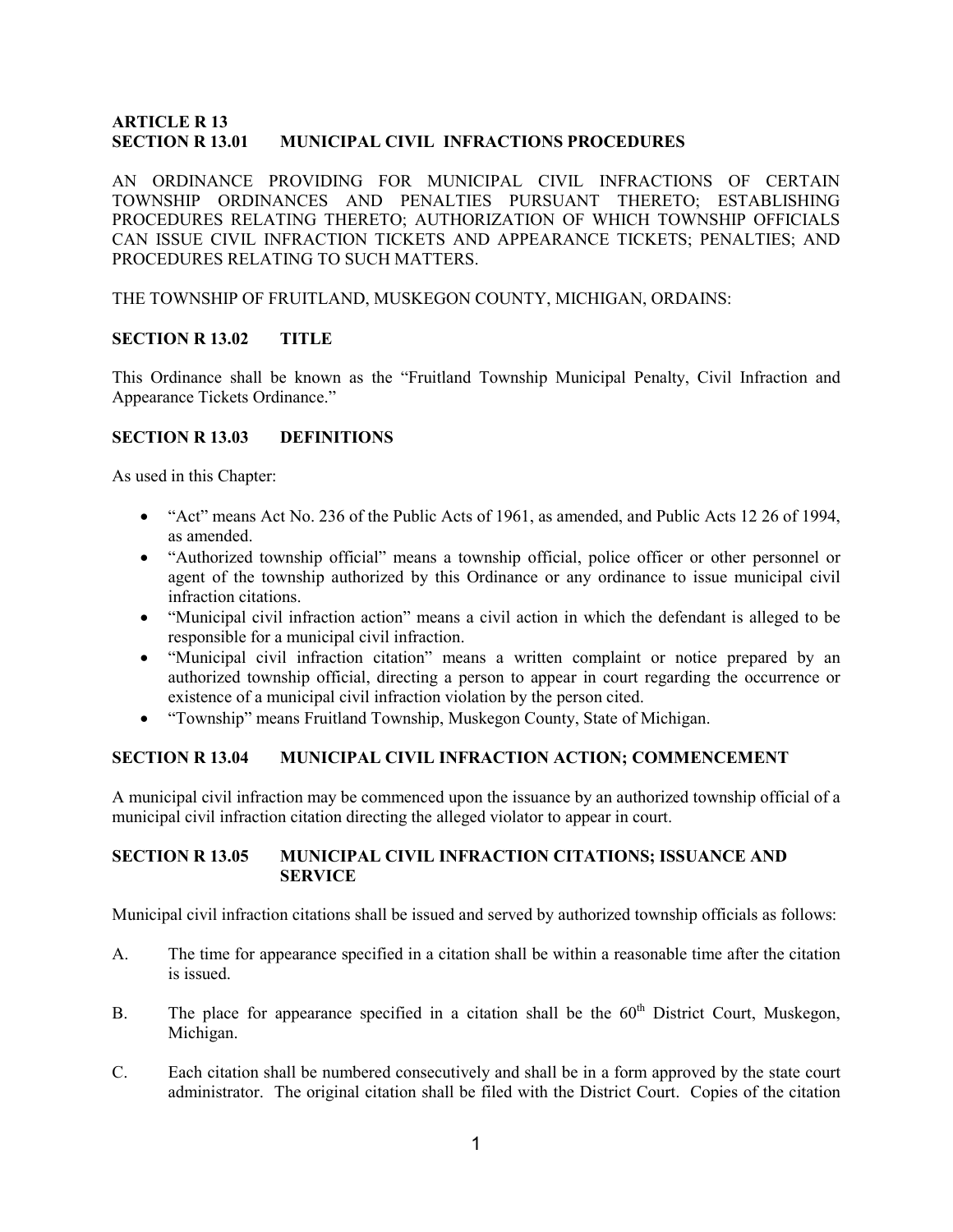shall be retained by the township and issued to the alleged violator as provided by Section 8705 of the Act.

- D. A citation for a municipal civil infraction signed by an authorized township official shall be treated as made under oath if the violation alleged in the citation occurred in the presence of the official signing of the complaint and if the citation contains the following statement immediately above the date and signature to the official: "I declare under the penalties of perjury that the statements above are true to the best of my information, knowledge, and belief."
- E. An authorized township official who witnesses a person commit a municipal civil infraction shall prepare and subscribe, as soon as possible and as completely as possible, an original and required copies of a citation.
- F. An authorized township official may issue a citation to a person if:
	- (i) Based upon investigation, the official has reasonable cause to believe that the person is responsible for a municipal civil infraction; or
	- (ii) Based upon investigation of a complaint by someone who allegedly witnessed the person commit a municipal civil infraction, the official has reasonable cause to believe that the person is responsible for an infraction and if the township attorney approved in writing the issuance of the citation.
- G. Municipal civil infraction citations shall be served by an authorized township official as follows:
	- (i) Except as otherwise provided below, an authorized township official shall personally serve a copy of the citation upon the alleged violator.
	- (ii) If the municipal civil infraction action involves the use or occupancy of land, a building or other structure, a copy of the citation does not need to be personally served upon the alleged violator, but may be served upon an owner or occupant of the land, building or structure by posting a copy on the land or attaching the copy to the building or structure. In addition, a copy of the citation shall be sent by first-class mail to the owner of the land, building or structure at the owner's last known address.

### SECTION R 13.06 MUNICIPAL CIVIL INFRACTION CITATIONS; CONTENTS

- A. A municipal ordinance citation shall contain the name and address of the alleged violator, the municipal civil infraction alleged, the place where the alleged violator shall appear in court, the telephone number of the court, and the time at or by which the appearance shall be made.
- B. Further, the citation shall inform the alleged violator that he or she may do one of the following:
	- (i) Admit responsibility for the municipal civil infraction by mail, in person, or by representation, at or by the time specified for appearance.
	- (ii) Admit responsibility for the municipal civil infraction "with explanation" by mail by the time specified for appearance or, in person, or by representation.
	- (iii) Deny responsibility for the municipal civil infraction by doing either of the following: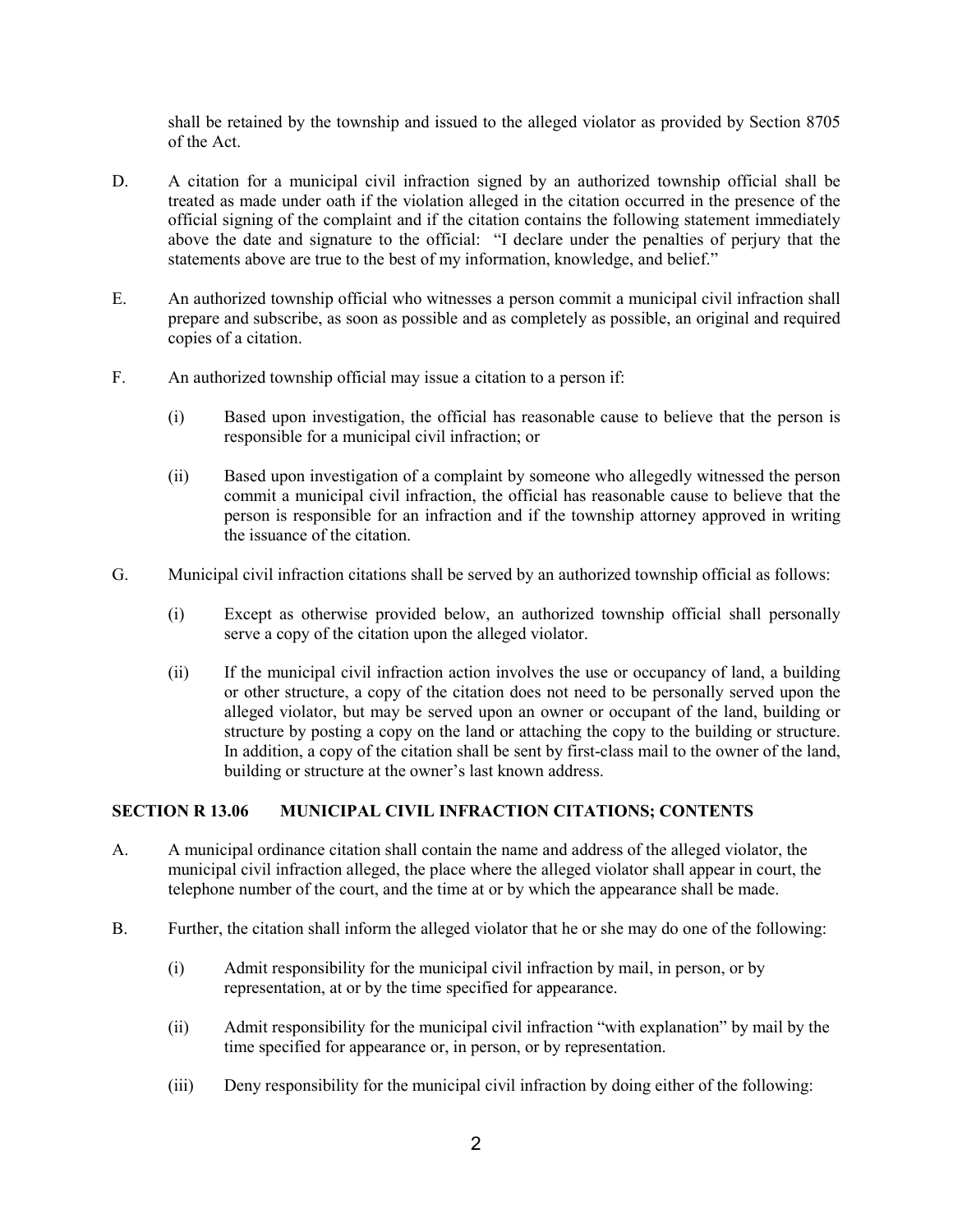- (a) Appearing in person for an informal hearing before a judge or district court magistrate, without the opportunity of being represented by an attorney, unless a formal hearing before a judge is requested by the township.
- (b) Appearing in court for a formal hearing before a judge, with the opportunity of being represented by an attorney.
- C. The citation shall also inform he alleged violator of all of the following:
	- (i) That if the alleged violator desires to admit responsibility "with explanation" in person or by representation, the alleged violator must apply to the court in person, by mail, by telephone or by representation within the time specified for appearance, and obtain a scheduled date and time for an appearance.
	- (ii) That if the alleged violator desires to deny responsibility, the alleged violator must apply to the court in person, by mail, by telephone or by representation within the time specified for appearance, and obtain a scheduled date and time to appear for hearing, unless a hearing date is specified on the citation.
	- (iii) That a hearing shall be an informal hearing unless a formal hearing is requested by the alleged violator or the township.
	- (iv) That an informal hearing the alleged violator must appear in person before a judge or district court magistrate, without the opportunity of being represented by an attorney.
	- (v) That at a formal hearing the alleged violator must appear in person before a judge with the opportunity of being represented by an attorney.
- D. The citation shall contain a notice in boldfaced type that the failure of the alleged violator to appear within the time specified in the citation or at the time scheduled for a hearing or appearance is a misdemeanor and will result in entry of a default judgment against the alleged violator on the municipal civil infraction.

# SECTION R 13.07 GENERAL PENALITIES AND SANCTIONS FOR VIOLATIONS OF TOWNSHIP ORDINANCES; CONTINUING VIOLATIONS; INJUNCTIVE RELIEF

- A. Unless a violation of an ordinance of Fruitland Township is specifically designated on the ordinance as a municipal civil infraction, the violation shall be deemed to be a criminal misdemeanor.
- B. The penalty for a misdemeanor violation shall be a fine not exceeding \$500.00 (plus costs of prosecution), or imprisonment not exceeding 93 days, or both, unless a specific penalty is otherwise provided for the violation by the ordinance involved.
- C. The sanction for violation which is a municipal civil infraction shall be a civil fine in the amount as provided by the ordinances involved, plus any costs, damages, expenses and other sanctions, as authorized under Chapter 87 of Act No. 236 of the Public Acts of 1961, as amended, Public Acts 12-26 of 1994, as amended, and other applicable laws.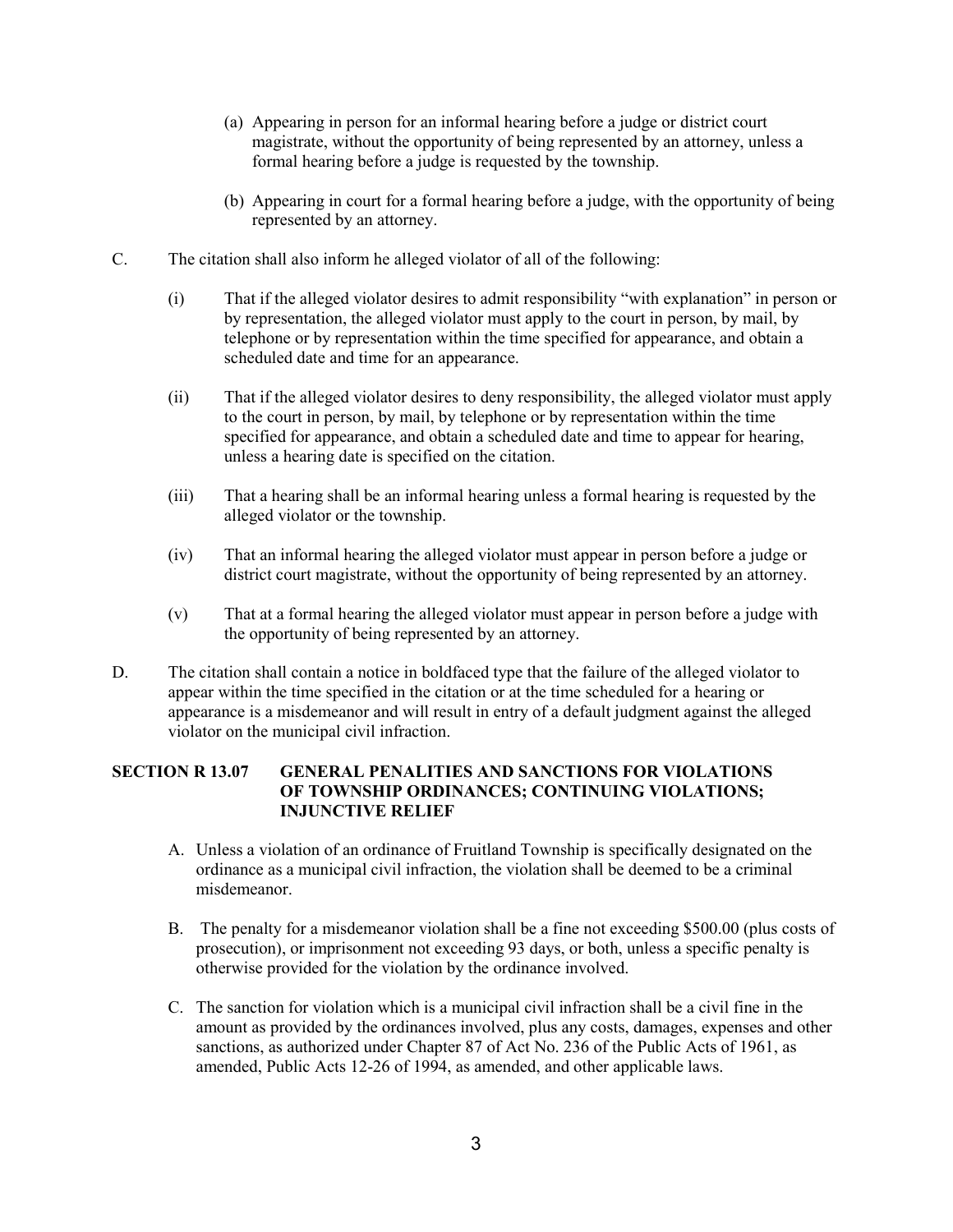- (i) Unless otherwise specifically provided for a particular municipal civil infraction violation by an ordinance (or if the ordinance involved is silent, as set by the Township Board by resolution), the civil fine for a municipal civil infraction violation shall be not less than \$100.00 plus costs and other sanctions, for each infraction.
- (ii) Increased civil fines may be imposed for repeated violations by a person of any requirement or provision of an ordinance. As used in this Ordinance, "repeat offense" means a second (or any subsequent) municipal civil infraction violation of the same requirement or ordinance (i) committed by the same person for the same property within any twelve (12) month period (unless some other period is specifically provided by an Ordinance) and (ii) for which the person admits responsibility or is determined to be responsible. Unless otherwise specifically provided by an ordinance for a particular municipal civil infraction violation, the increased fine for a repeat offense shall be as follows:
	- (a) The fine for any offense, which is a first repeat offense, shall be not less than \$100.00, plus costs.
	- (b) The fine for any offense, which is a second repeat offense or any subsequent repeat offense, shall be not less than \$200.00, plus costs.
- D. A "violation" includes any act which is prohibited or made or declared to be unlawful or any offense by an ordinance, and any omission or failure to act where the act is required by an ordinance.
- E. Each day on which any violation of an ordinance continues constitutes a separate offense and shall be subject to penalties or sanctions as a separate offense.
- F. In addition to any remedies available at law, the Township may bring an action for an injunction or other process against a person to restrain, prevent or abate any violation of any Township ordinance.

# SECTION R 13.08 AUTHORIZED PERSONS – CIVIL INFRACTIONS TICKETS

Unless prohibited by state law or unless otherwise provided by specific provisions of a particular Fruitland Township ordinance to the contrary, the following officials are hereby designated as the authorized Township officials to issue and serve municipal civil infraction citations for violations of the Township ordinances, which provide for a municipal civil infraction for a violation thereof:

- Township building inspector
- Muskegon county sheriff and all other deputy county sheriffs of said county
- Township fire marshall
- Township supervisor
- Township mechanical and electrical inspectors
- Township ordinance enforcement officer
- Township zoning administrator
- Township clerk